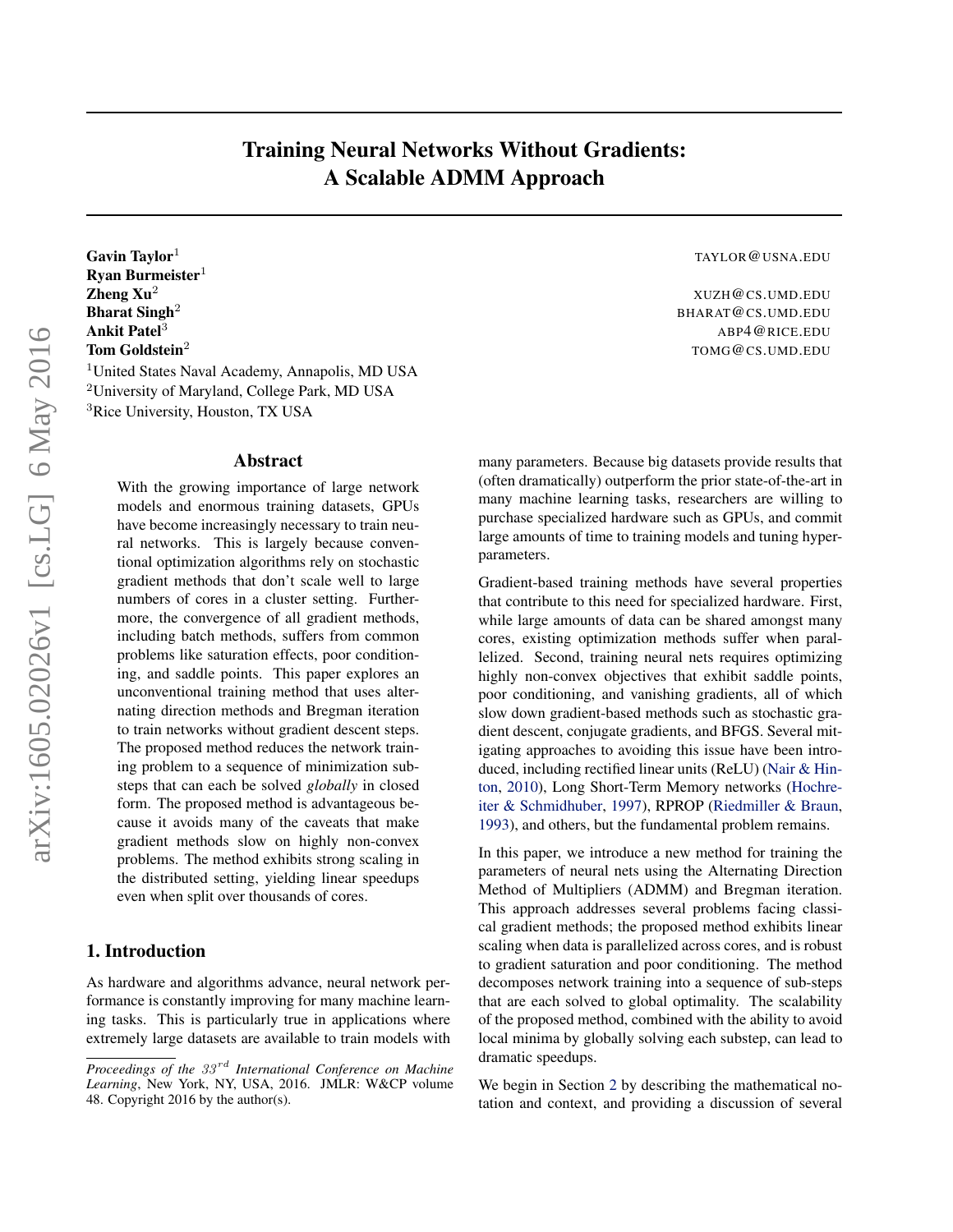<span id="page-1-0"></span>weaknesses of gradient-based methods that we hope to address. Sections [3](#page-2-0) and [4](#page-3-0) introduce and describe the optimization approach, and Sections [5](#page-4-0) and [6](#page-5-0) describe in detail the distributed implementation. Section [7](#page-5-0) provides an experimental comparison of the new approach with standard implementations of several gradient-based methods on two problems of differing size and difficulty. Finally, Section [8](#page-7-0) contains a closing discussion of the paper's contributions and the future work needed.

# 2. Background and notation

Though there are many variations, a typical neural network consists of  $L$  layers, each of which is defined by a linear operator  $W_l$ , and a non-linear neural activation function  $h_l$ . Given a (column) vector of input activations,  $a_{l-1}$ , a single layer computes and outputs the non-linear function  $a_l = h_l(W_l a_{l-1})$ . A network is formed by layering these units together in a nested fashion to compute a composite function; in the 3-layer case, for example, this would be

$$
f(a_0; W) = W_3(h_2(W_2h_1(W_1a_0)))
$$
 (1)

where  $W = \{W_l\}$  denotes the ensemble of weight matrices, and  $a_0$  contains input activations for every training sample (one sample per column). The function  $h_3$  is absent as it is common for the last layer to not have an activation function.

Training the network is the task of tuning the weight matrices  $W$  to match the output activations  $a<sub>L</sub>$  to the targets y, given the inputs  $a_0$ . Using a loss function  $\ell$ , the training problem can be posed as

$$
\min_{W} \ell(f(a_0; W), y) \tag{2}
$$

Note that in our notation, we have included all input activations for all training data into the matrix/tensor  $a_0$ . This notation benefits our discussion of the proposed algorithm, which operates on all training data simultaneously as a batch.

Also, in our formulation the tensor W contains *linear operators*, but not necessarily dense matrices. These linear operators can be convolutions with an ensemble of filters, in which case (1) represents a convolutional net.

Finally, the formulation used here assumes a feed-forward architecture. However, our proposed methods can handle more complex network topologies (such as recurrent networks) with little modification.

#### 2.1. What's wrong with backprop?

Most networks are trained using stochastic gradient descent (SGD, i.e. backpropagation) in which the gradient of the network loss function is approximated using a small number of training samples, and then a descent step is taken using this approximate gradient. Stochastic gradient methods work extremely well in the serial setting, but lack scalability. Recent attempts to scale SGD include Downpour, which runs SGD simultaneously on multiple cores. This model averages parameters across cores using multiple communication nodes that store copies of the model. A conceptually similar approach is elastic averaging [\(Zhang](#page-9-0) [et al.,](#page-9-0) [2015\)](#page-9-0), in which different processors simultaneously run SGD using a quadratic penalty term that prevents different processes from drifting too far from the central average. These methods have found success with modest numbers of processors, but fail to maintain strong scaling for large numbers of cores. For example, for several experiments reported in [\(Dean et al.,](#page-8-0) [2012\)](#page-8-0), the Downpour distributed SGD method runs slower with 1500 cores than with 500 cores.

The scalability of SGD is limited because it relies on a *large* number of inexpensive minimization steps that each use a *small* amount of data. Forming a noisy gradient from a small mini-batch requires very little computation. The low cost of this step is an asset in the serial setting where it enables the algorithm to move quickly, but disadvantageous in the parallel setting where each step is too inexpensive to be split over multiple processors. For this reason, SGD is ideally suited for computation on GPUs, where multiple cores can simultaneously work on a small batch of data using a shared memory space with virtually no communication overhead.

When parallelizing over CPUs, it is preferable to have methods that use a *small* number of *expensive* minimization steps, preferably involving a large number of data. The work required on each minimization step can then be split across many worker nodes, and the latency of communication is amortized over a large amount of computation. This approach has been suggested by numerous authors who propose batch computation methods [\(Ngiam et al.,](#page-8-0) [2011\)](#page-8-0), which compute exact gradients on each iteration using the entire dataset, including conjugate gradients [\(Towsey et al.,](#page-9-0) [1995;](#page-9-0) [Møller,](#page-8-0) [1993\)](#page-8-0), BFGS, and Hessian-free [\(Martens &](#page-8-0) [Sutskever,](#page-8-0) [2011;](#page-8-0) [Sainath et al.,](#page-8-0) [2013\)](#page-8-0) methods.

Unfortunately, all gradient-based approaches, whether batched or stochastic, also suffer from several other critical drawbacks. First, gradient-based methods suffer from the *vanishing gradients.* During backpropagation, the derivative of shallow layers in a network are formed using products of weight matrices and derivatives of nonlinearities from downstream layers. When the eigenvalues of the weight matrices are small and the derivatives of nonlinearities are nearly zero (as they often are for sigmoid and ReLU non-linearities), multiplication by these terms annihilates information. The resulting gradients in shallow lay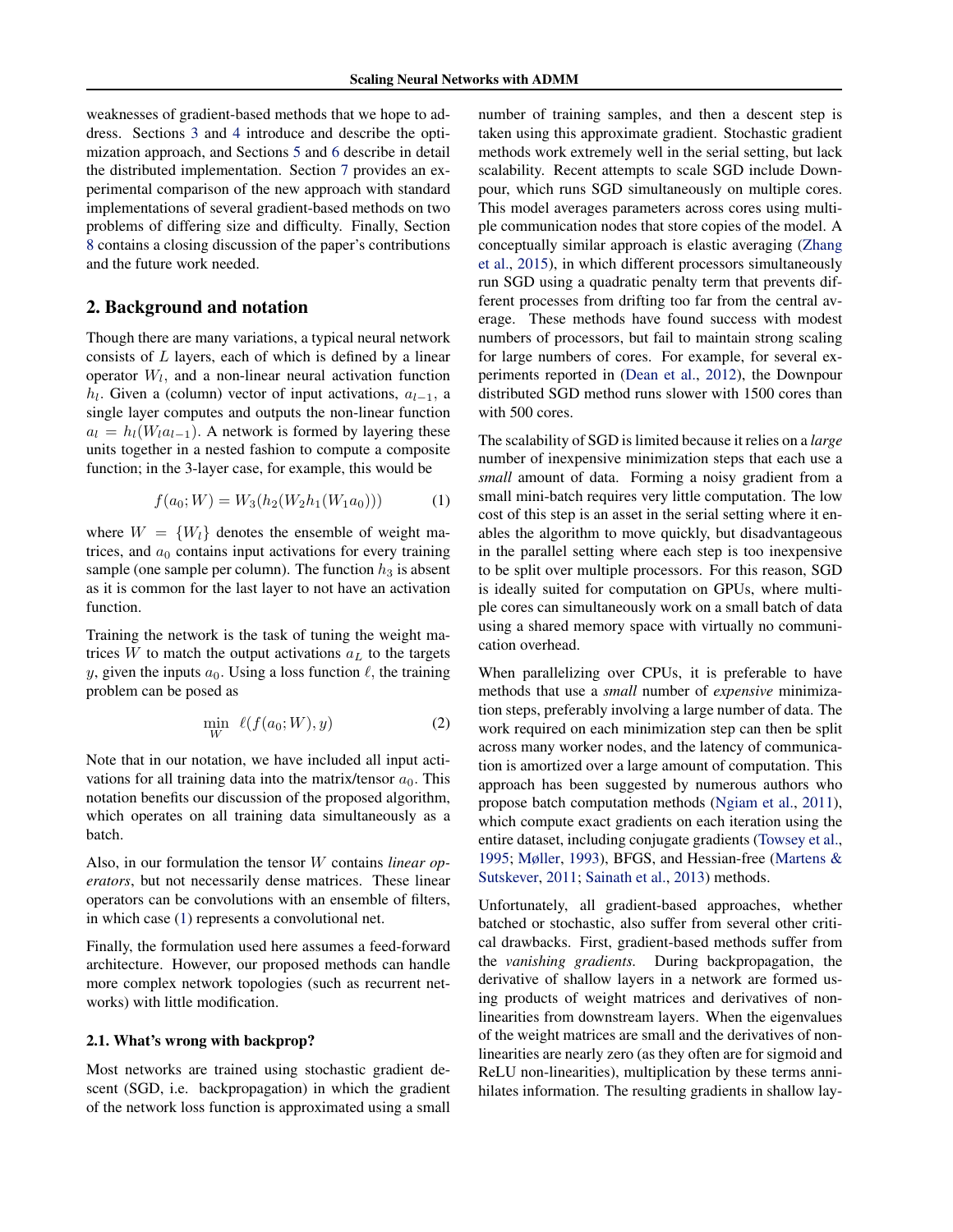<span id="page-2-0"></span>ers contain little information about the error [\(Bengio et al.,](#page-8-0) [1994;](#page-8-0) [Riedmiller & Braun,](#page-8-0) [1993;](#page-8-0) [Hochreiter & Schmidhu](#page-8-0)[ber,](#page-8-0) [1997\)](#page-8-0).

Second, backprop has the potential to get stuck at local minima and saddle points. While recent results suggest that local minimizers of SGD are close to global minima [\(Choromanska et al.,](#page-8-0) [2014\)](#page-8-0), in practice SGD often lingers near saddle points where gradients are small [\(Dauphin](#page-8-0) [et al.,](#page-8-0) [2014\)](#page-8-0).

Finally, backprop does not easily parallelize over layers, a significant bottleneck when considering deep architectures. However, recent work on SGD has successfully used model parallelism by using multiple replicas of the entire network [\(Dean et al.,](#page-8-0) [2012\)](#page-8-0).

We propose a solution that helps alleviate these problems by separating the objective function at each layer of a neural network into two terms: one term measuring the relation between the weights and the input activations, and the other term containing the nonlinear activation function. We then apply an alternating direction method that addresses each term separately. The first term allows the weights to be updated without the effects of vanishing gradients. In the second step, we have a non-convex minimization problem that can be solved *globally* in closed-form. Also, the form of the objective allows the weights of every layer to be updated independently, enabling parallelization over layers.

This approach does not require any gradient steps at all. Rather, the problem of training network parameters is reduced to a series of minimization sub-problems using the alternating direction methods of multipliers. These minimization sub-problems are solved globally in closed form.

#### 2.2. Related work

Other works have applied least-squares based methods to neural networks. One notable example is the method of auxiliary coordinates (MAC) (Carreira-Perpinán & Wang, [2012\)](#page-8-0) which uses quadratic penalties to approximately enforce equality constraints. Unlike our method, MAC requires iterative solvers for sub-problems, whereas the method proposed here is designed so that all sub-problems have closed form solutions. Also unlike MAC, the method proposed here uses Lagrange multipliers to exactly enforce equality constraints, which we have found to be necessary for training deeper networks.

Another related approach is the expectation-maximization (EM) algorithm of [\(Patel et al.,](#page-8-0) [2015\)](#page-8-0), which is derived from the Deep Rendering Model (DRM), a hierarchical generative model for natural images. They show that feedforward propagation in a deep convolutional net corresponds to inference on their proposed DRM. They derive a new EM learning algorithm for their proposed DRM that

employs least-squares parameter updates that are conceptually similar to (but different from) the Parallel Weight Update proposed here (see Section [5\)](#page-4-0). However, there is currently no implementation nor any training results to compare against.

Note that our work is the first to consider alternating least squares as a method to distribute computation across a cluster, although the authors of (Carreira-Perpinan  $\&$  Wang, [2012\)](#page-8-0) do consider implementations that are "distributed" in the sense of using multiple threads on a single machine via the Matlab matrix toolbox.

# 3. Alternating minimization for neural networks

The idea behind our method is to decouple the weights from the nonlinear link functions using a splitting technique. Rather than feeding the output of the linear operator  $W_l$  directly into the activation function  $h_l$ , we store the output of layer l in a new variable  $z_l = W_l a_{l-1}$ . We also represent the output of the link function as a vector of activations  $a_l = h_l(z_l)$ . We then wish to solve the following problem

minimize 
$$
\ell(z_L, y)
$$
  
\n $\{W_l\}, \{a_l\}, \{z_l\}$   $\ell(z_L, y)$   
\nsubject to  $z_l = W_l a_{l-1}$ , for  $l = 1, 2, \dots L$  (3)  
\n $a_l = h_l(z_l)$ , for  $l = 1, 2, \dots L - 1$ .

Observe that solving (3) is equivalent to solving [\(2\)](#page-1-0). Rather than try to solve (3) directly, we relax the constraints by adding an  $\ell_2$  penalty function to the objective and attack the unconstrained problem

minimize  
\n
$$
\{\{w_l\}, \{a_l\}, \{z_l\} \in \mathcal{U}(z_L, y) + \beta_L \|z_L - W_L a_{L-1}\|^2 + \sum_{l=1}^{L-1} \left[ \gamma_l \|a_l - h_l(z_l)\|^2 + \beta_l \|z_l - W_l a_{l-1}\|^2 \right] \tag{4}
$$

where  $\{\gamma_l\}$  and  $\{\beta_l\}$  are constants that control the weight of each constraint. The formulation (4) only *approximately* enforces the constraints in (3). To obtain exact enforcement of the constraints, we add a Lagrange multiplier term to (4), which yields

minimize  
\n
$$
\{W_l\}, \{a_l\}, \{z_l\} \quad \{(z_L, y) \quad (5)
$$
\n
$$
+ \langle z_L, \lambda \rangle + \beta_L \|z_L - W_L a_{L-1}\|^2
$$
\n
$$
+ \sum_{l=1}^{L-1} [\gamma_l \|a_l - h_l(z_l)\|^2 + \beta_l \|z_l - W_l a_{l-1}\|^2].
$$

where  $\lambda$  is a vector of Lagrange multipliers with the same dimensions as  $z_L$ . Note that in a classical ADMM formulation, a Lagrange multiplier would be added for each constraint in (3). The formulation above corresponds more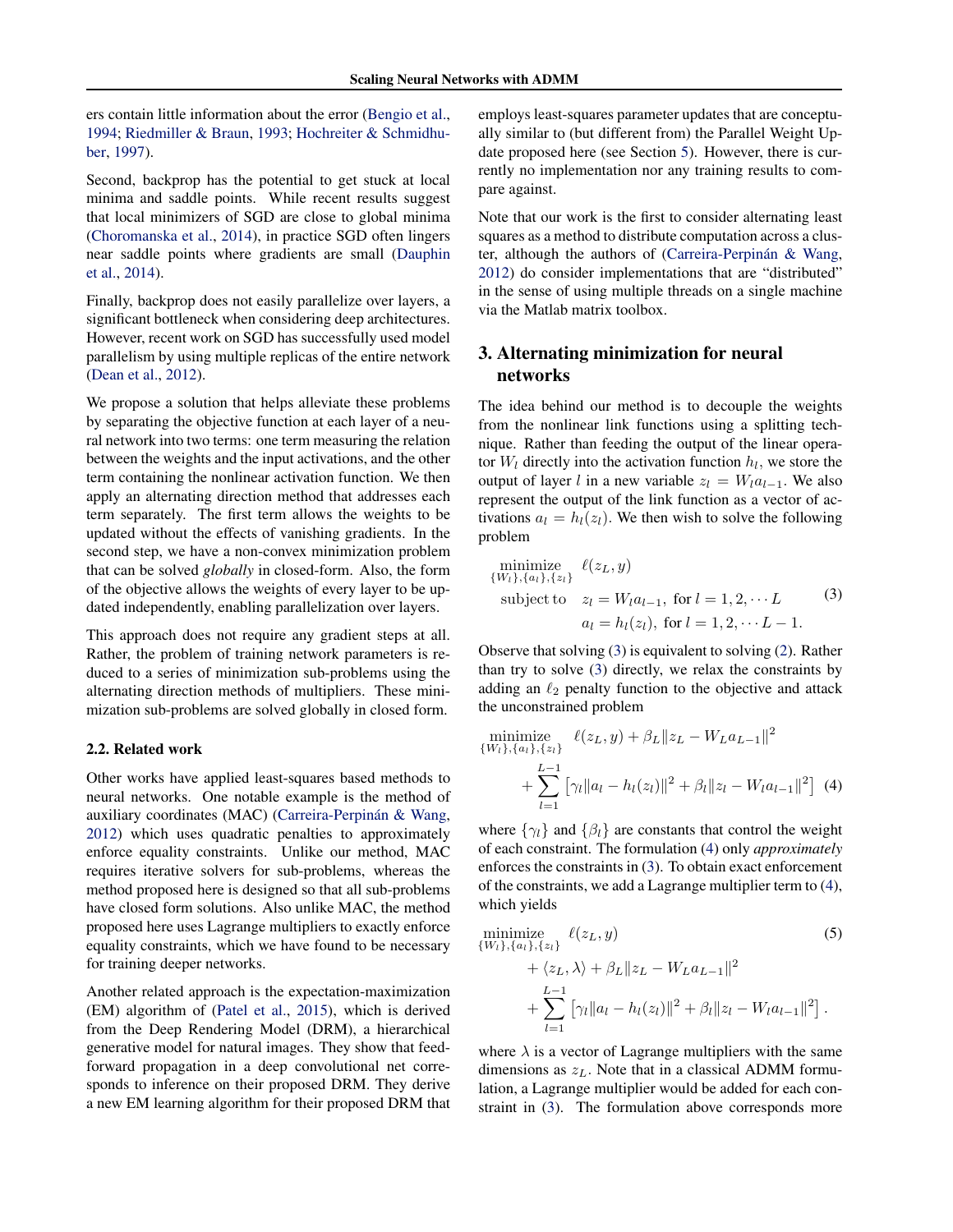<span id="page-3-0"></span>Algorithm 1 ADMM for Neural Nets

**Input:** training features  $\{a_0\}$ , and labels  $\{y\}$ , **Initialize:** allocate  $\{a_l\}_{l=1}^{L=1}$ ,  $\{z_l\}_{l=1}^L$ , and  $\lambda$ repeat for  $l = 1, 2, \cdots, L - 1$  do  $W_l \leftarrow z_l a_{l-1}^{\dagger}$ <br>  $a_l \leftarrow (\beta_{l+1} W_{l+1}^T W_{l+1} + \gamma_l I)^{-1} (\beta_{l+1} W_{l+1}^T z_{l+1} + \gamma_l h_l(z_l))$  $z_l \leftarrow \arg \min_z \gamma_l \|a_l - h_l(z)\|^2 + \beta_l \|z_l - W_l a_{l-1}\|^2$ end for  $W_L \leftarrow z_L a_{L-1}^{\dagger}$  $z_L \leftarrow \arg \min_z \ell(z, y) + \langle z_L, \lambda \rangle + \beta_L ||z - W_L a_{l-1}||^2$  $\lambda \leftarrow \lambda + \beta_L(z_L - W_L a_{L-1})$ until converged

closely to Bregman iteration, which only requires a Lagrange correction to be added to the objective term (and not the constraint terms), rather than classical ADMM. We have found the Bregman formulation to be far more stable than a full scale ADMM formulation. This issue will be discussed in detail in Section 4.

The split formulation [\(4\)](#page-2-0) is carefully designed to be easily minimized using an alternating direction method in which each sub-step has a simple closed-form solution. The alternating direction scheme proceeds by updating one set of variables at a time – either  $\{W_l\}$ ,  $\{a_l\}$ , or  $\{z_l\}$  – while holding the others constant. The simplicity of the proposed scheme comes from the following observation: The min-imization of [\(4\)](#page-2-0) with respect to both  $\{W_l\}$  and  $\{a_{l-1}\}\$ is a simple linear least-squares problem. Only the minimiza-tion of [\(4\)](#page-2-0) with respect  $\{z_l\}$  is nonlinear. However, there is no coupling between the entries of  $\{z_l\}$ , and so the problem of minimizing for  $\{z_l\}$  decomposes into solving a large number of one-dimensional problems, one for each entry in  $\{z_l\}$ . Because each sub-problem has a simple form and only 1 variable, these problems can be solved *globally* in closed form.

The full alternating direction method is listed in Algorithm 1. We discuss the details below.

#### 3.1. Minimization sub-steps

In this section, we consider the updates for each variable in [\(5\)](#page-2-0). The algorithm proceeds by minimizing for  $W_l$ ,  $a_l$ , and  $z_l$ , and then updating the Lagrange multipliers  $\lambda$ .

Weight update We first consider the minimization of [\(4\)](#page-2-0) with respect to  $\{W_l\}$ . For each layer l, the optimal solution minimizes  $||z_l - W_l a_{l-1}||^2$ . This is simply a least squares problem, and the solution is given by  $W_l \leftarrow z_l a_{l-1}^{\dagger}$  where  $a_{l-1}^{\dagger}$  represents the pseudoinverse of the (rectangular) activation matrix  $a_{l-1}$ .

**Activations update** Minimization for  $a_l$  is a simple leastsquares problem similar to the weight update. However, in this case the matrix  $a_l$  appears in two penalty terms in [\(4\)](#page-2-0), and so we must minimize  $\beta_l ||z_{l+1} - W_{l+1}a_l|| + \gamma_l ||a_l |h_l(z_l)|^2$  for  $a_l$ , holding all other variables fixed. The new value of  $a_l$  is given by

$$
(\beta_{l+1}W_{l+1}^TW_{l+1} + \gamma_l I)^{-1}(\beta_{l+1}W_{l+1}^T z_{l+1} + \gamma_l h_l(z_l)) \tag{6}
$$

where  $W_{l+1}^T$  is the adjoint (transpose) of  $W_{l+1}$ .

**Outputs update** The update for  $z_l$  requires minimizing

$$
\min_{z} \gamma_l \|a_l - h_l(z)\|^2 + \beta_l \|z - W_l a_{l-1}\|^2. \tag{7}
$$

This problem is non-convex and non-quadratic (because of the non-linear term  $h$ ). Fortunately, because the nonlinearity h works entry-wise on its argument, the entries in  $z_1$  are de-coupled. Solving (7) is particularly easy when h is piecewise linear, as it can be solved in closed form; common piecewise linear choices for  $h$  include rectified linear units (ReLUs) and non-differentiable sigmoid functions given by

$$
h_{relu}(x) = \begin{cases} x, & \text{if } x > 0 \\ 0, & \text{otherwise} \end{cases}, h_{sig}(x) = \begin{cases} 1, & \text{if } x \ge 1 \\ x, & \text{if } 0 < x < 1 \\ 0, & \text{otherwise} \end{cases}.
$$

For such choices of  $h$ , the minimizer of (7) is easily computed using simple if-then logic. For more sophistical choices of  $h$ , including smooth sigmoid curves, the problem can be solved quickly with a lookup table of precomputed solutions because each 1-dimensional problem only depends on two inputs.

Lagrange multiplier update After minimizing for  $\{W_l\}, \{a_l\}, \text{ and } \{z_l\}, \text{ the Lagrange multiplier update is }$ given simply by

$$
\lambda \leftarrow \lambda + \beta_L (z_L - W_L a_{L-1}). \tag{8}
$$

We discuss this update further in Section 4.

# 4. Lagrange multiplier updates via method of multipliers and Bregman iteration

The proposed method can be viewed as solving the constrained problem [\(3\)](#page-2-0) using Bregman iteration, which is closely related to ADMM. The convergence of Bregman iteration is fairly well understood in the presence of linear constraints [\(Yin et al.,](#page-9-0) [2008\)](#page-9-0). The convergence of ADMM is fairly well understood for convex problems involving only two separate variable blocks [\(He & Yuan,](#page-8-0) [2015\)](#page-8-0). Convergence results also guarantee that a local minima is obtained for two-block non-convex objectives under certain smoothness assumptions [\(Nocedal & Wright,](#page-8-0) [2006\)](#page-8-0).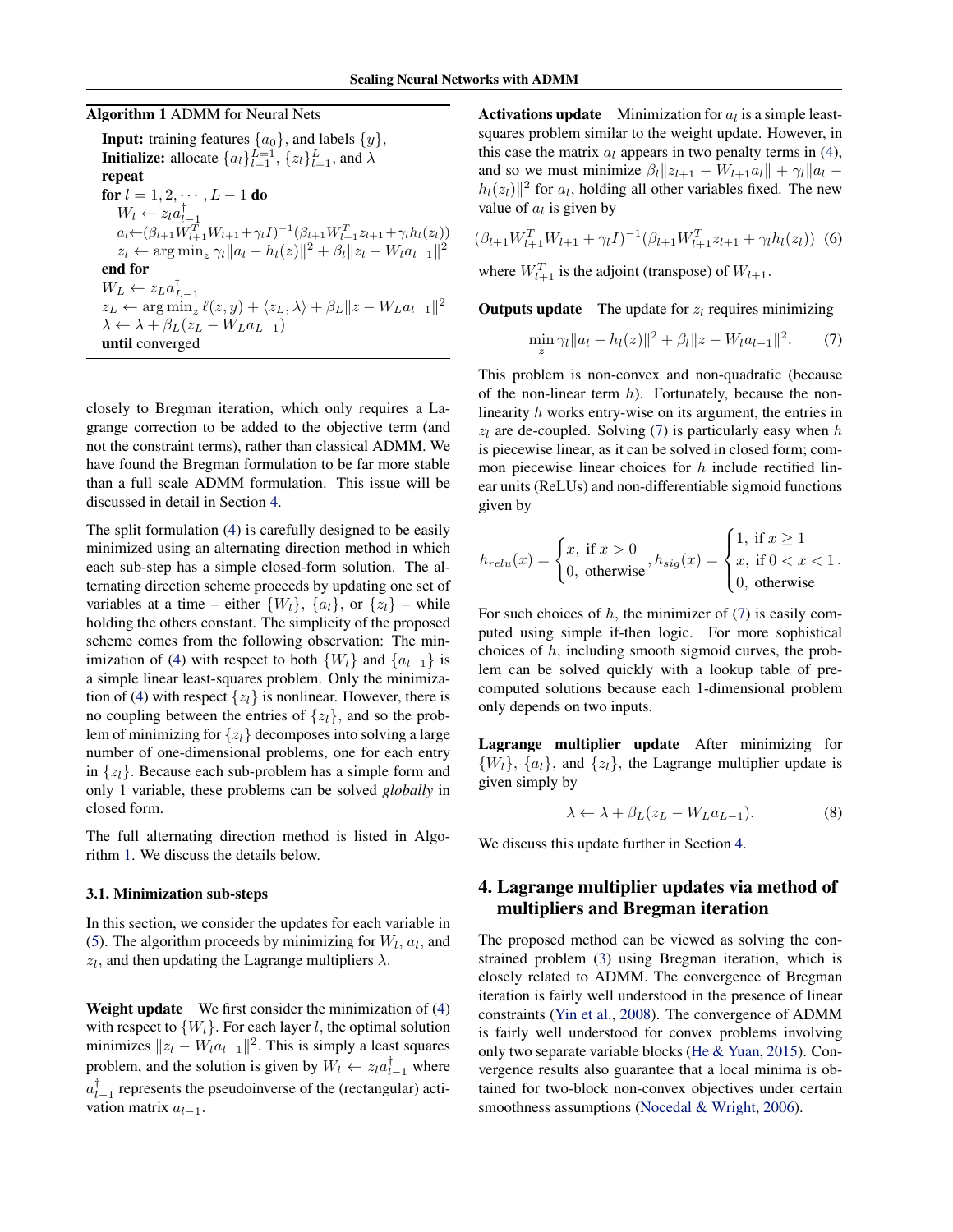<span id="page-4-0"></span>Because the proposed scheme involves more than two coupled variable blocks and a non-smooth penalty function, it lies outside the scope of known convergence results for ADMM. In fact, when ADMM is applied to [\(3\)](#page-2-0) in a conventional way using separate Lagrange multiplier vectors for each constraint, the method is highly unstable because of the de-stabilizing effect of a large number of coupled, non-smooth, non-convex terms.

Fortunately, we will see below that the Bregman Lagrange update method [\(13\)](#page-5-0) does not involve any non-smooth constraint terms, and the resulting method seems to be extremely stable.

#### 4.1. Bregman interpretation

Bregman iteration (also known as the method of multipliers) is a general framework for solving constrained optimization problems. Methods of this type have been used extensively in the sparse optimization literature [\(Yin et al.,](#page-9-0) [2008\)](#page-9-0). Consider the general problem of minimizing

$$
\min_{u} J(u) \text{ subject to } Au = b \tag{9}
$$

for some convex function  $J$  and linear operator  $A$ . Bregman iteration repeatedly solves

$$
u^{k+1} \leftarrow \min D_J(u, u^k) + \frac{1}{2} ||Au - b||^2 \qquad (10)
$$

where  $p \in \partial J(u^k)$  is a (sub-)gradient of J at  $u^k$ , and  $D_J(u, u^k) = J(u) - J(u^k) - \langle u - u^k, p \rangle$  is the so-called Bregman distance. The iterative process (10) can be viewed as minimizing the objective  $J$  subject to an inexact penalty that approximately obtains  $Ax \approx b$ , and then adding a linear term to the objective to weaken it so that the quadratic penalty becomes more influential on the next iteration.

The Lagrange update described in Section [3](#page-2-0) can be interpreted as performing Bregman iteration to solve the prob-lem [\(3\)](#page-2-0), where  $J(u) = \ell(z_L, y)$ , and A contains the con-straints in [\(3\)](#page-2-0). On each iteration, the outputs  $z_l$  are updated immediately before the Lagrange step is taken, and so  $z_{l-1}$ satisfies the optimality condition

$$
0 \in \partial_z \ell(z_L, y) + \beta_L (z_L - W_L a_{L-1}) + \lambda.
$$

It follows that

$$
\lambda + \beta_L(z_L - W_L a_{L-1}) \in -\partial_z \ell(z_L, y).
$$

For this reason, the Lagrange update [\(13\)](#page-5-0) can be interpreted as updating the sub-gradient in the Bregman iterative method for solving [\(3\)](#page-2-0). The combination of the Bregman iterative update with an alternating minimization strategy makes the proposed algorithm an instance of the split Bregman method [\(Goldstein & Osher,](#page-8-0) [2009\)](#page-8-0).

#### 4.2. Interpretation as method of multipliers

In addition to the Bregman interpretation, the proposed method can also be viewed as an approximation to the method of multipliers, which solves constrained problems of the form

$$
\min_{u} J(u) \text{ subject to } Au = b \tag{11}
$$

for some convex function  $J$  and (possibly non-linear) operator A. In its most general form (which does not assume linear constraints) the method proceeds using the iterative updates

$$
\begin{cases} u^{k+1} & \leftarrow \min J(u) + \langle \lambda^k, A(u) - b \rangle + \frac{\beta}{2} \| A(u) - b \|^2 \\ \lambda^{k+1} & \leftarrow \lambda^k + \partial_u \{ \frac{\beta}{2} \| A(u) - b \|^2 \} \end{cases}
$$

where  $\lambda^k$  is a vector of Lagrange multipliers that is generally initialized to zero, and  $\frac{\beta}{2} \|\overline{A}(u) - b\|^2$  is a quadratic penalty term. After each minimization sub-problem, the gradient of the penalty term is added to the Lagrange multipliers. When the operator  $A$  is linear, this update takes the form  $\lambda^{k+1} \leftarrow \lambda^k + \beta A^T (Au - b)$ , which is the most common form of the method of multipliers.

Just like in the Bregman case, we now let  $J(u) = \ell(z_L, y)$ , and let A contain the constraints in [\(3\)](#page-2-0). After a minimization pass, we must update the Lagrange multiplier vector. Assuming a good minimizer has been achieved, the derivative of  $(5)$  should be nearly zero. All variables *except*  $z<sub>L</sub>$  appear only in the quadratic penalty, and so these derivatives should be negligibly small. The only major contributor to the gradient of the penalty term is  $z_L$ , which appears in both the loss function and the quadratic penalty. The gradient of the penalty term with respect to  $z_L$ , is  $\beta_L(z_L - W_L a_{L-1})$ , which is exactly the proposed multiplier update.

When the objective is approximately minimized by alternately updating separate blocks of variables (as in the proposed method), this becomes an instance of the ADMM [\(Boyd et al.,](#page-8-0) [2011\)](#page-8-0).

# 5. Distributed implementation using data parallelism

The main advantage of the proposed alternating minimization method is its high degree of scalability. In this section, we explain how the method is distributed.

Consider distributing the algorithm across N worker nodes. The ADMM method is scaled using a data parallelization strategy, in which different nodes store activations and outputs corresponding to different subsets of the training data. For each layer, the activation matrix is broken into columns subsets as  $a_i = (a_1, a_2, \cdots, a_N)$ . The output matrix  $z_i$  and Lagrange multipliers  $\lambda$  decompose similarly.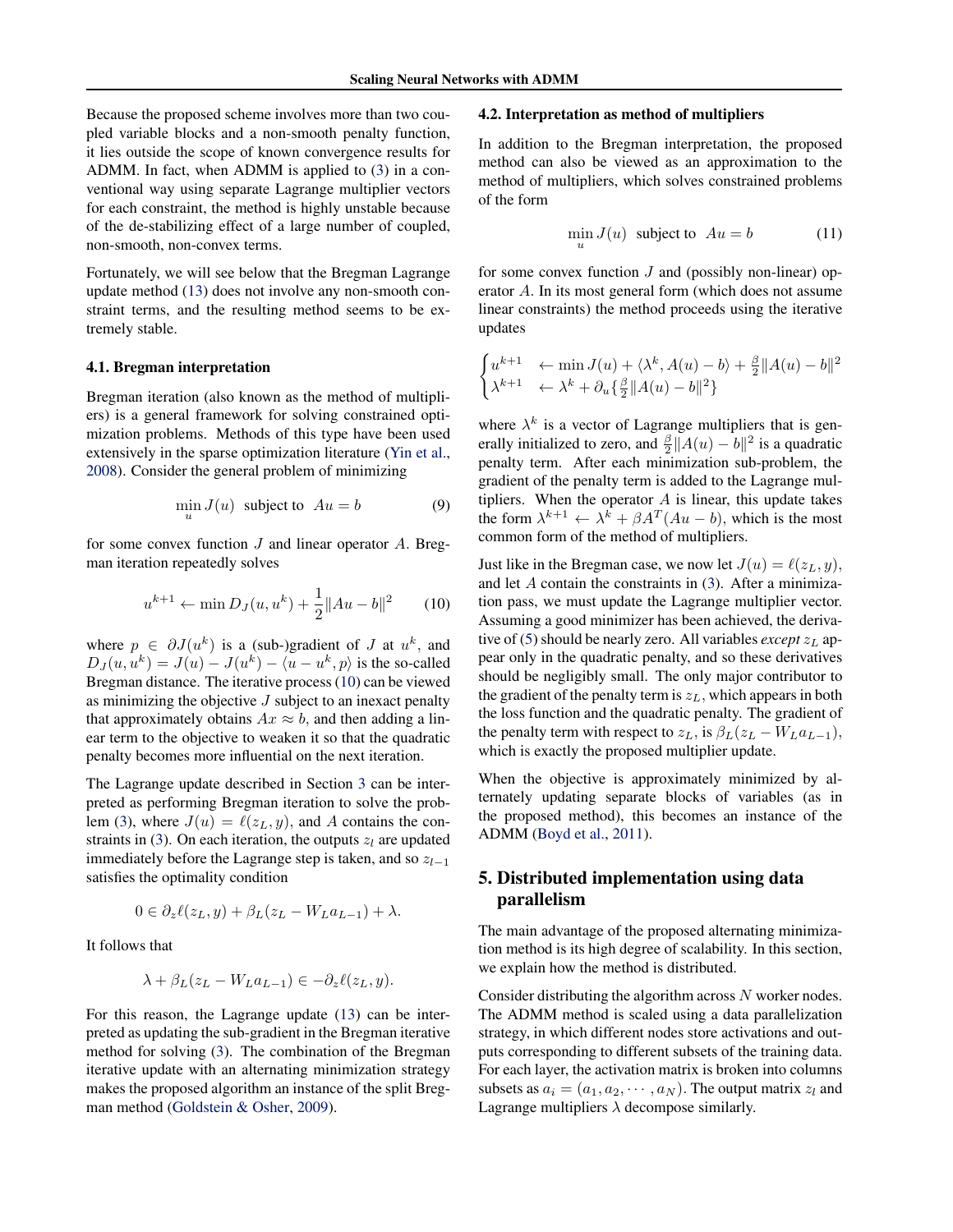<span id="page-5-0"></span>The optimization sub-steps for updating  $\{a_l\}$  and  $\{z_l\}$ do not require any communication and parallelize trivially. The weight matrix update requires the computation of pseudo-inverses and products involving the matrices  $\{a_l\}$ and {zl}. This can be done effectively using *transpose reduction* strategies that reduce the dimensionality of matrices before they are transmitted to a central node.

Parallel Weight update The weight update has the form  $W_l \leftarrow z_l a_l^{\dagger}$ , where  $a_l^{\dagger}$  represents the pseudoinverse of the activation matrix  $a_l$ . This pseudoinverse can be written  $a_l^{\dagger} = a_l^T (a_l a_l^T)^{-1}$ . Using this expansion, the W update decomposes across nodes as

$$
W_l \leftarrow \left(\sum_{n=1}^N z_l^n (a_l^n)^T\right) \left(\sum_{n=1}^N a_l^n (a_l^n)^T\right)^{-1}.
$$

The individual products  $z_l^n(a_l^n)^T$  and  $a_l^n(a_l^n)^T$  are computed separately on each node, and then summed across nodes using a single reduce operation. Note that the width of  $a_l^n$  equals the number of training vectors that are stored on node  $n$ , which is potentially very large for big data sets. When the number of features (the number of rows in  $a_l^n$ ) is less than the number of training data (columns of  $a_l^n$ ), we can exploit transpose reduction when forming these products – the product  $a_l^n(a_l^n)^T$  is much smaller than the matrix  $a_l^n$  alone. This dramatically reduces the quantity of data transmitted during the reduce operation.

Once these products have been formed and reduced onto a central server, the central node computes the inverse of  $a_l a_l^T$ , updates  $W_l$ , and then broadcasts the result to the worker nodes.

Parallel Activations update The update [\(6\)](#page-3-0) trivially decomposes across workers, with each worker computing

$$
a_l^n \leftarrow (\beta_{l+1} W_{l+1}^T W_{l+1} + \gamma I)^{-1} (\beta_{l+1} W_{l+1}^T z_{l+1}^n + \gamma_l h_l(z_l^n)).
$$

Each server maintains a full representation of the entire weight matrix, and can formulate its own local copy of the matrix inverse  $(\beta_{l+1} W_{l+1}^T W_{l+1} + \gamma I)^{-1}$ .

Parallel Outputs update Like the activations update, the update for  $z_l$  trivially parallelizes and each worker node solves

$$
\min_{z_l^n} \gamma_l \|a_l^n - h_l(z_l^n)\|^2 + \beta_l \|z_l^n - W_l a_{l-1}^n\|^2. \tag{12}
$$

Each worker node simply computes  $W_l a_{l-1}^n$  using local data, and then updates each of the (decoupled) entries in  $z_l^n$  by solving a 1-dimensional problem in closed form.

Parallel Lagrange multiplier update The Lagrange multiplier update also trivially splits across nodes, with worker  $n$  computing

$$
\lambda^n \leftarrow \lambda^n + \beta_L (z_L^n - W_L a_{L-1}^n) \tag{13}
$$

using only local data.

## 6. Implementation details

Like many training methods for neural networks, the ADMM approach requires several tips and tricks to get maximum performance. The convergence theory for the method of multipliers requires a good minimizer to be computed before updating the Lagrange multipliers. When the method is initialized with random starting values, the initial iterates are generally far from optimal. For this reason, we frequently "warm start" the ADMM method by running several iterations without Lagrange multiplier updates.

The method potentially requires the user to choose a large number of parameters  $\{\gamma_i\}$  and  $\{\beta_i\}$ . We choose  $\gamma_i = 10$ and  $\beta_i = 1$  for all trials runs reported here, and we have found that this choice works reliably for a wide range of problems and network architectures. Note that in the classical ADMM method, convergence is guaranteed for any choice of the quadratic penalty parameters.

We use training data with binary class labels, in which each output entry  $a<sub>L</sub>$  is either 1 or 0. We use a separable loss function with a hinge penalty of the form

$$
\ell(z, a) = \begin{cases} \max\{1 - z, 0\}, & \text{when } a = 1, \\ \max\{a, 0\}, & \text{when } a = 0. \end{cases}
$$

This loss function works well in practice, and yields minimization sub-problems that are easily solved in closed form.

Finally, our implementation simply initializes the activation matrices  $\{a_i\}$  and output matrices  $\{z_i\}$  using i.i.d Gaussian random variables. Because our method updates the weights before anything else, the weight matrices do not require any initialization. The results presented here are using Gaussian random variables with unit variance, and the results seem to be fairly insensitive to the variance of this distribution. This seems to be because the output updates are solved to global optimality on each iteration.

### 7. Experiments

In this section, we present experimental results that compare the performance of the ADMM method to other approaches, including SGD, conjugate gradients, and L-BFGS on benchmark classification tasks. Comparisons are made across multiple axes. First, we illustrate the scaling of the approach, by varying the number of cores available and clocking the compute time necessary to meet an accuracy threshold on the test set of the problem. Second, we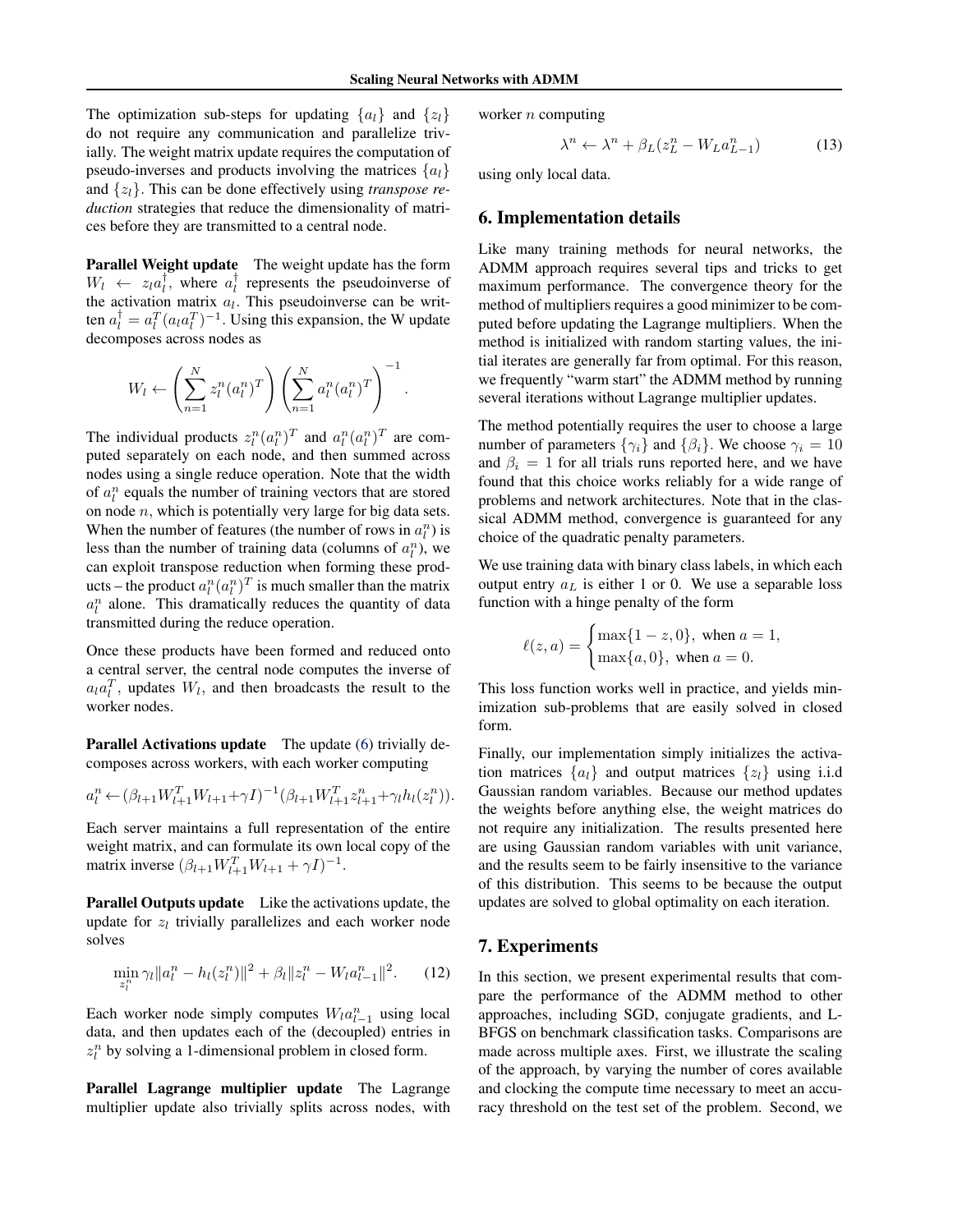1.00

<span id="page-6-0"></span>

5 10 15 20 25 Time (s) 0.65 0.70 0.75 0.80 0.85 Test Set Accuracy<br>0.90<br>0.90<br>0.75 0.95

(a) Time required for ADMM to reach 95% test accuracy vs number of cores. This problem was not large enough to support parallelization over many cores, yet the advantages of scaling are still apparent (note the x-axis has log scale). In comparison, on the GPU, L-BFGS reached this threshold in 3.2 seconds, CG in 9.3 seconds, and SGD in 8.2 seconds.

(b) Test set predictive accuracy as a function of time in seconds for ADMM on 2,496 cores (blue), in addition to GPU implementations of conjugate gradients (green), SGD (red), and L-BFGS (cyan).

Figure 1. Street View House Numbers (subsection 7.1)

show test set classification accuracy as a function of time to compare the rate of convergence of the optimization methods. Finally, we show these comparisons on two different data sets, one small and relatively easy, and one large and difficult.

The new ADMM approach was implemented in Python on a Cray XC30 supercomputer with Ivy Bridge processors, and communication between cores performed via MPI. SGD, conjugate gradients, and L-BFGS are run as implemented in the Torch optim package on NVIDIA Tesla K40 GPUs. These methods underwent a thorough hyperparameter grid search to identify the algorithm parameters that produced the best results. In all cases, timings indicate only the time spent optimizing, excluding time spent loading data and setting up the network.

Experiments were run on two datasets. The first is a subset of the Street View House Numbers (SVHN) dataset [\(Net](#page-8-0)[zer et al.,](#page-8-0) [2011\)](#page-8-0). Neural nets were constructed to classify pictures of 0s from 2s using histogram of gradient (HOG) features of the original dataset. Using the "extra" dataset to train, this meant 120,290 training datapoints of 648 features each. The testing set contained 5,893 data points.

The second dataset is the far more difficult Higgs dataset [\(Baldi et al.,](#page-8-0) [2014\)](#page-8-0), consisting of a training set of 10,500,000 datapoints of 28 features each, with each datapoint labelled as either a signal process producing a Higgs boson or a background process which does not. The testing set consists of 500,000 datapoints.

#### 7.1. SVHN

First, we focus on the problem posed by the SVHN dataset. For this dataset, we optimized a net with two hidden layers of 100 and 50 nodes and ReLU activation functions. This is an easy problem (test accuracy rises quickly) that does not require a large volume of data and is easily handled by gradient-based methods on a GPU. However, Figure 1a demonstrates that ADMM exhibits linear scaling with cores. Even though the implementations of the gradientbased methods enjoy communication via shared memory on the GPU while ADMM required CPU-to-CPU communication, strong scaling allows ADMM on CPU cores to compete with the gradient-based methods on a GPU.

This is illustrated clearly in Figure 1b, which shows each method's performance on the test set as a function of time. With 1,024 compute cores, on an average of 10 runs, ADMM was able to meet the 95% test set accuracy threshold in 13.3 seconds. After an extensive hyperparameter search to find the settings which resulted in the fastest convergence, SGD converged on average in 28.3 seconds, L-BFGS in 3.3 seconds, and conjugate gradients in 10.1 seconds. Though the small dataset kept ADMM from taking full advantage of its scalability, it was nonetheless sufficient to allow it to be competitive with GPU implementations.

#### 7.2. Higgs

For the much larger and more difficult Higgs dataset, we optimized a simple network with ReLU activation functions and a hidden layer of 300 nodes, as suggested in [\(Baldi et al.,](#page-8-0) [2014\)](#page-8-0). The graph illustrates the amount of time required to optimize the network to a test set pre-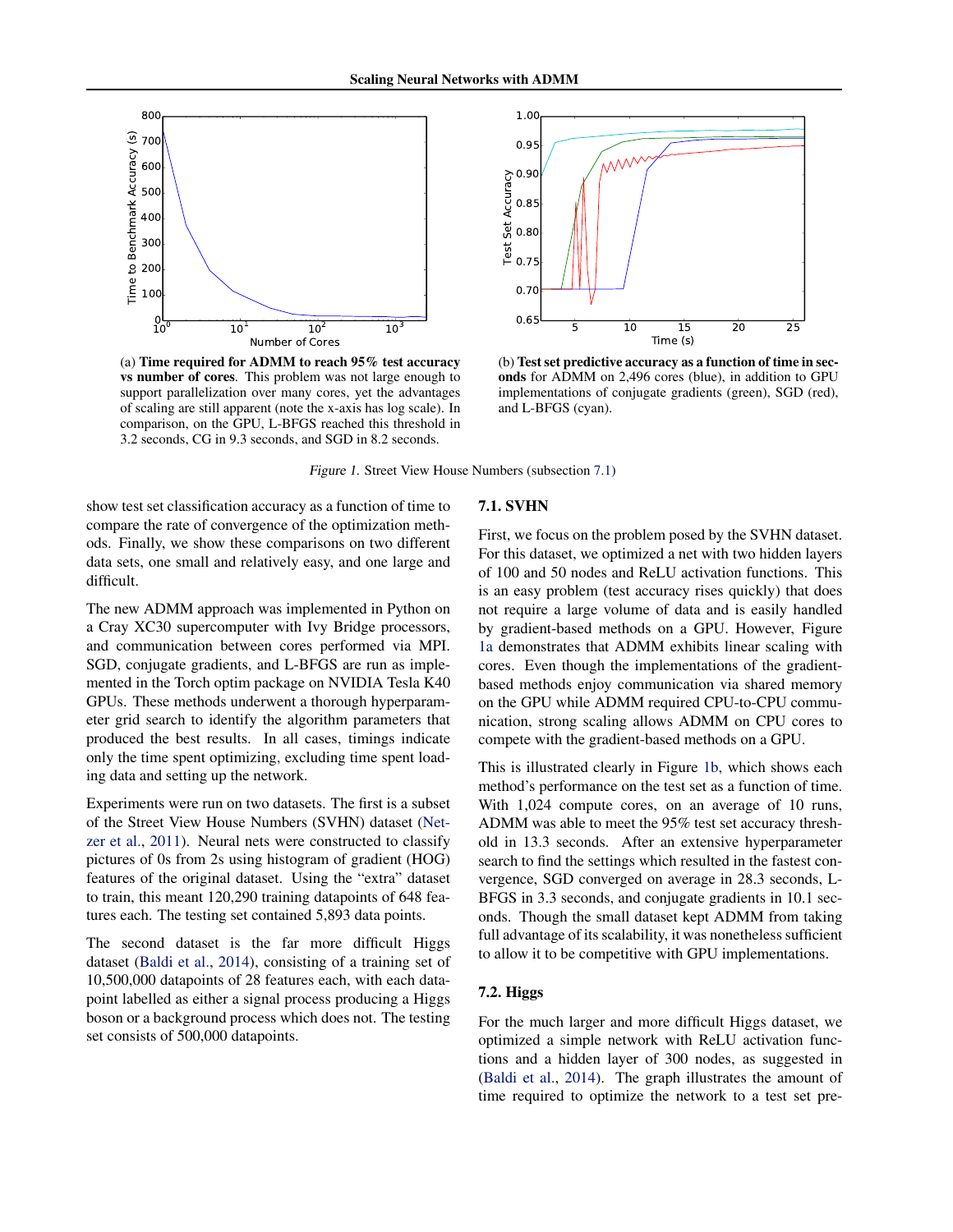<span id="page-7-0"></span>

(a) Time required for ADMM to reach 64% test accuracy when parallelized over varying levels of cores. L-BFGS on a GPU required 181 seconds, and conjugate gradients required 44 minutes. SGD never reached 64% accuracy.



(b) Test set predictive accuracy as a function of time for ADMM on 7200 cores (blue), conjugate gradients (green), and SGD (red). Note the x-axis is scaled logarithmically.

Figure 2. Higgs (subsection [7.2\)](#page-6-0)

diction accuracy of 64%; this parameter was chosen as all batch methods being tested reliably hit this accuracy benchmark over numerous trials. As is clear from Figure 2a, parallelizing over additional cores decreases the time required dramatically, and again exhibits linear scaling.

In this much larger problem, the advantageous scaling allowed ADMM to reach the 64% benchmark much faster than the other approaches. Figure 2b illustrates this clearly, with ADMM running on 7200 cores reaching this benchmark in 7.8 seconds. In comparison, L-BFGS required 181 seconds, and conjugate gradients required 44 minutes.<sup>1</sup> In seven hours of training, SGD never reached 64% accuracy on the test set. These results suggest that, for large and difficult problems, the strong linear scaling of ADMM enables it to leverage large numbers of cores to (dramatically) out-perform GPU implementations.

### 8. Discussion & Conclusion

We present a method for training neural networks without using gradient steps. In addition to avoiding many difficulties of gradient methods (like saturation and choice of learning rates), performance of the proposed method scales linearly up to thousands of cores. This strong scaling enables the proposed approach to out-perform other methods on problems involving extremely large datasets.

### 8.1. Looking forward

The experiments shown here represent a fairly narrow range of classification problems and are not meant to demonstrate the absolute superiority of ADMM as a training method. Rather, this study is meant to be a proof of concept demonstrating that the caveats of gradient-based methods can be avoided using alternative minimization schemes. Future work will explore the behavior of alternating direction methods in broader contexts.

We are particularly interested in focusing future work on recurrent nets and convolutional nets. Recurrent nets, which complicate standard gradient methods [\(Jaeger,](#page-8-0) [2002;](#page-8-0) Lukoševičius, [2012\)](#page-8-0), pose no difficulty for ADMM schemes whatsoever because they decouple layers using auxiliary variables. Convolutional networks are also of interest because ADMM can, in principle, handle them very efficiently. When the linear operators  $\{W_l\}$  represent convolutions rather than dense weight matrices, the least squares problems that arise in the updates for  $\{W_l\}$  and  ${a_l}$  can be solved efficiently using fast Fourier transforms.

Finally, there are avenues to explore to potentially improve convergence speed. These include adding momentum terms to the weight updates and studying different initialization schemes, both of which are known to be important for gradient-based schemes [\(Sutskever et al.,](#page-8-0) [2013\)](#page-8-0).

#### Acknowledgements

This work was supported by the National Science Foundation (#1535902), the Office of Naval Research (#N00014- 15-1-2676 and #N0001415WX01341), and the DoD High Performance Computing Center.

<sup>&</sup>lt;sup>1</sup>It is worth noting that though L-BFGS required substantially more time to reach 64% than did ADMM, it was the only method to produce a superior classifier, doing as well as 75% accuracy on the test set.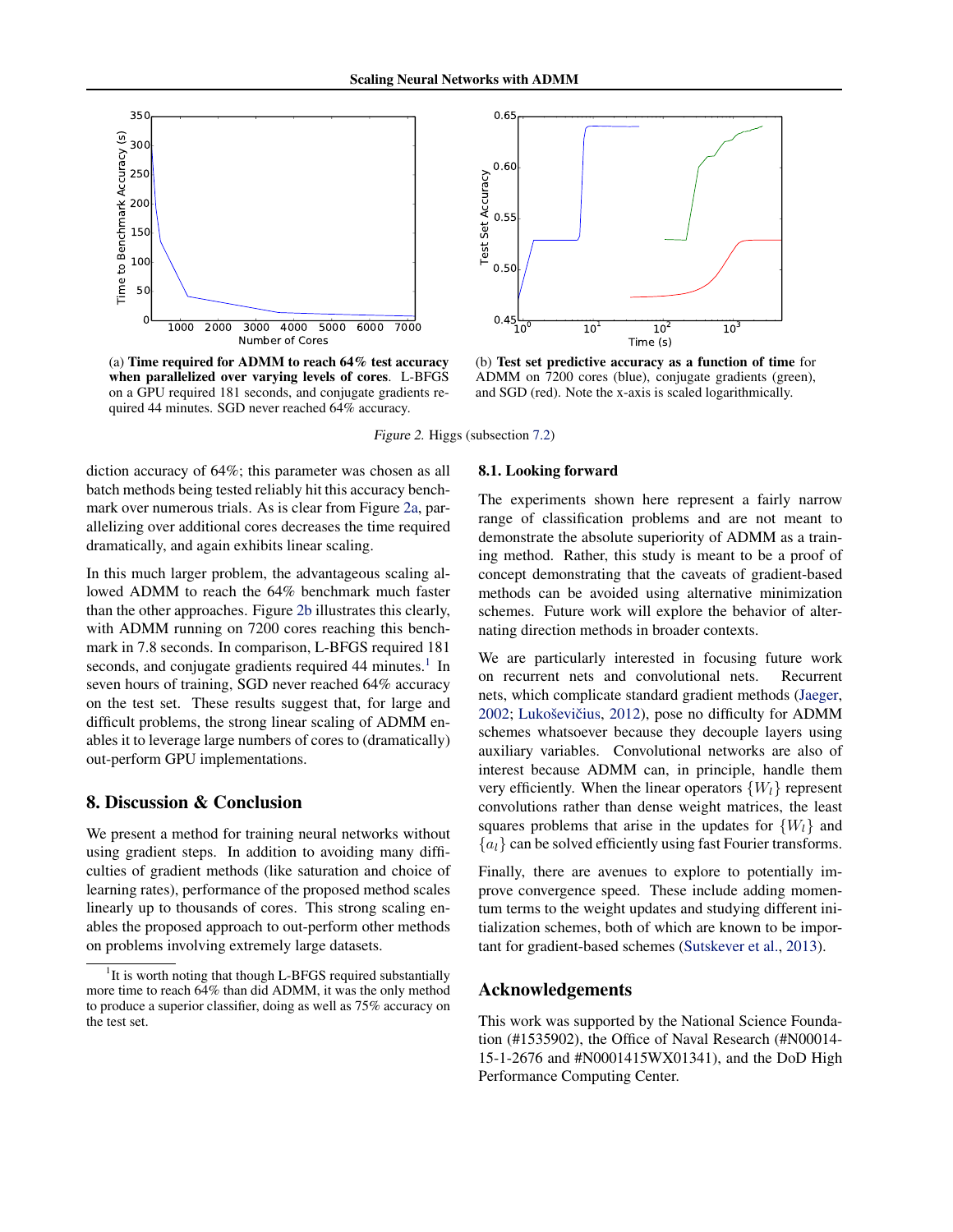# <span id="page-8-0"></span>References

- Baldi, Pierre, Sadowski, Peter, and Whiteson, Daniel. Searching for exotic particles in high-energy physics with deep learning. *Nature communications*, 5, 2014.
- Bengio, Yoshua, Simard, Patrice, and Frasconi, Paolo. Learning long-term dependencies with gradient descent is difficult. *Neural Networks, IEEE Transactions on*, 5 (2):157–166, 1994.
- Boyd, Stephen, Parikh, Neal, Chu, Eric, Peleato, Borja, and Eckstein, Jonathan. Distributed optimization and statistical learning via the alternating direction method of multipliers. Foundations and Trends<sup>®</sup> in Machine Learn*ing*, 3(1):1–122, 2011.
- Carreira-Perpinán, Miguel A and Wang, Weiran. Distributed optimization of deeply nested systems. *arXiv preprint arXiv:1212.5921*, 2012.
- Choromanska, Anna, Henaff, Mikael, Mathieu, Michael, Arous, Gérard Ben, and LeCun, Yann. The loss surfaces of multilayer networks. *arXiv preprint arXiv:1412.0233*, 2014.
- Dauphin, Yann N, Pascanu, Razvan, Gulcehre, Caglar, Cho, Kyunghyun, Ganguli, Surya, and Bengio, Yoshua. Identifying and attacking the saddle point problem in high-dimensional non-convex optimization. In *Advances in neural information processing systems*, pp. 2933– 2941, 2014.
- Dean, Jeffrey, Corrado, Greg, Monga, Rajat, Chen, Kai, Devin, Matthieu, Mao, Mark, Ranzato, Marc'aurelio, Senior, Andrew, Tucker, Paul, Yang, Ke, Le, Quoc V., and Ng, Andrew Y. Large scale distributed deep networks. In Pereira, F., Burges, C.J.C., Bottou, L., and Weinberger, K.Q. (eds.), *Advances in Neural Information Processing Systems 25*, pp. 1223–1231. Curran Associates, Inc., 2012.
- Goldstein, Tom and Osher, Stanley. The split bregman method for l1-regularized problems. *SIAM Journal on Imaging Sciences*, 2(2):323–343, 2009.
- He, Bingsheng and Yuan, Xiaoming. On non-ergodic convergence rate of douglas–rachford alternating direction method of multipliers. *Numerische Mathematik*, 130(3): 567–577, 2015.
- Hochreiter, Sepp and Schmidhuber, Jürgen. Long shortterm memory. *Neural computation*, 9(8):1735–1780, 1997.
- Jaeger, Herbert. *Tutorial on training recurrent neural networks, covering BPPT, RTRL, EKF and the" echo state network" approach*. GMD-Forschungszentrum Informationstechnik, 2002.
- Lukoševičius, Mantas. A practical guide to applying echo state networks. In *Neural Networks: Tricks of the Trade*, pp. 659–686. Springer, 2012.
- Martens, James and Sutskever, Ilya. Learning recurrent neural networks with hessian-free optimization. In *Proceedings of the 28th International Conference on Machine Learning (ICML-11)*, pp. 1033–1040, 2011.
- Møller, Martin Fodslette. A scaled conjugate gradient algorithm for fast supervised learning. *Neural networks*, 6 (4):525–533, 1993.
- Nair, Vinod and Hinton, Geoffrey E. Rectified linear units improve restricted boltzmann machines. In *Proceedings of the 27th International Conference on Machine Learning (ICML-10)*, pp. 807–814, 2010.
- Netzer, Yuval, Wang, Tao, Coates, Adam, Bissacco, Alessandro, Wu, Bo, and Ng, Andrew Y. Reading digits in natural images with unsupervised feature learning. In *NIPS workshop on deep learning and unsupervised feature learning*, volume 2011, pp. 4. Granada, Spain, 2011.
- Ngiam, Jiquan, Coates, Adam, Lahiri, Ahbik, Prochnow, Bobby, Le, Quoc V, and Ng, Andrew Y. On optimization methods for deep learning. In *Proceedings of the 28th International Conference on Machine Learning (ICML-11)*, pp. 265–272, 2011.
- Nocedal, Jorge and Wright, Stephen. *Numerical optimization*. Springer Science & Business Media, 2006.
- Patel, Ankit B, Nguyen, Tan, and Baraniuk, Richard. A probabilistic theory of deep learning. *arXiv preprint arXiv:1504.00641*, 2015.
- Riedmiller, Martin and Braun, Heinrich. A direct adaptive method for faster backpropagation learning: The rprop algorithm. In *Neural Networks, 1993., IEEE International Conference on*, pp. 586–591. IEEE, 1993.
- Sainath, Tara N, Horesh, Lior, Kingsbury, Brian, Aravkin, Aleksandr Y, and Ramabhadran, Bhuvana. Accelerating hessian-free optimization for deep neural networks by implicit preconditioning and sampling. In *Automatic Speech Recognition and Understanding (ASRU), 2013 IEEE Workshop on*, pp. 303–308. IEEE, 2013.
- Sutskever, Ilya, Martens, James, Dahl, George, and Hinton, Geoffrey. On the importance of initialization and momentum in deep learning. In *Proceedings of the 30th international conference on machine learning (ICML-13)*, pp. 1139–1147, 2013.